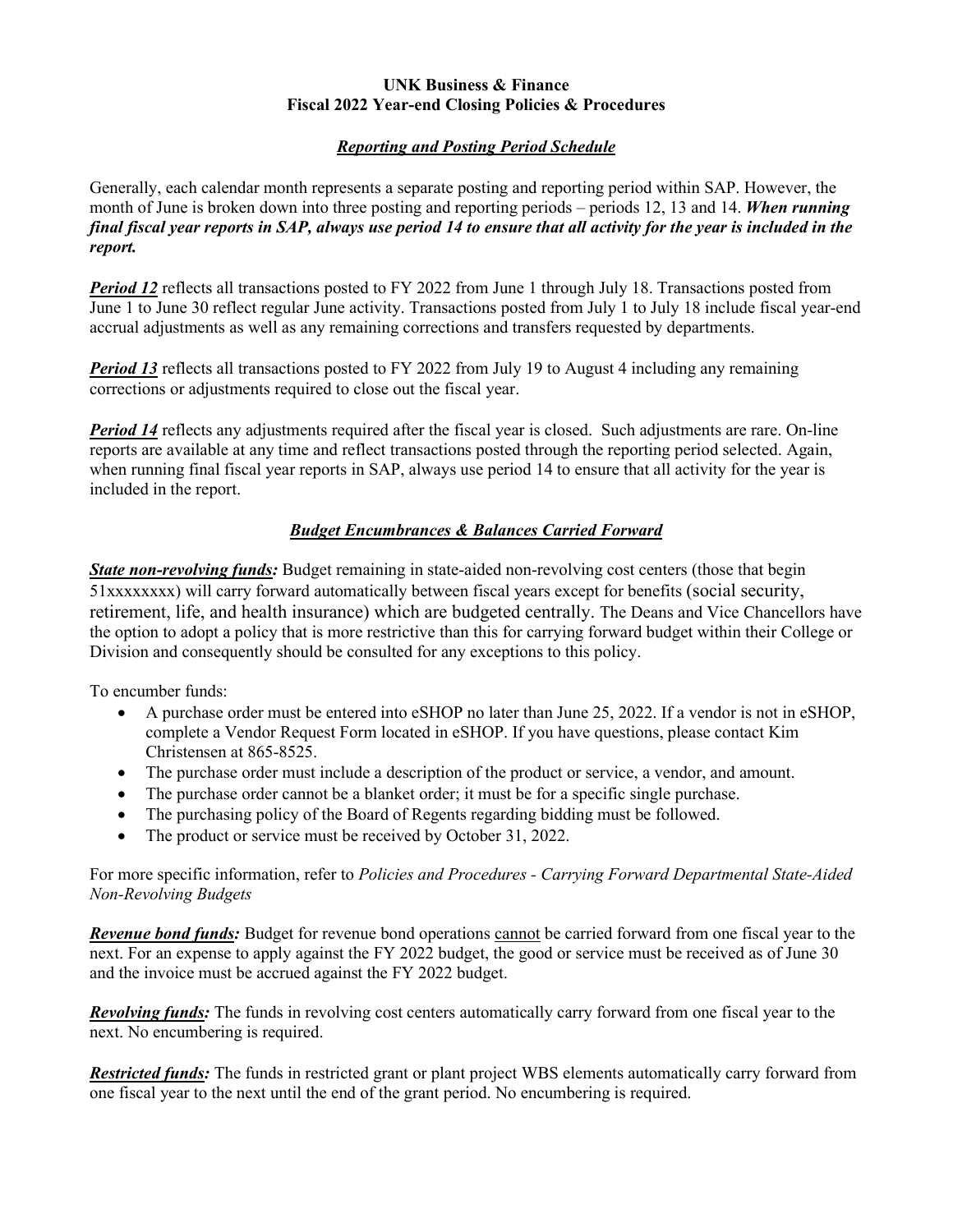### *Year-end Processing Dates for Accrual Adjustments and Other Transactions*

Fiscal year end accrual adjustments post unrecorded June transactions. These generally represent revenue earned (i.e. good or service has been provided) but not received as of June 30 and expenses incurred (i.e. good or service has been received) but not paid as of June 30.

*Accounts payable invoices:* The date that the good or service is received determines which fiscal year the expense is reported. Expenses for goods or services received June 30 or prior will be recorded in FY 2022 even if the invoice is not received and submitted for payment until July. If an invoice does not contain evidence of dates of service or receipt of goods, the department should indicate the actual dates of service or receipt of goods on the invoice or if applicable, in the goods receipt field in eShop.

All FY 2022 invoices must be entered in eSHOP Direct Pay (or in rare circumstances, parked in SAP and documentation attached) by July 15, 2022.

*Employee Expense Reimbursements:*If travel is completed by June 30, the full amount of reimbursement will be recorded in FY 2022 even if the travel is not entered into SAP Concur until July. Payments for conference registration (i.e. paid with a PCard or eSHOP Direct Pay) prior to travel completion will be recorded in the fiscal year that the payment is paid. Reimbursement for other out-of-pocket expenses prior to travel completion is not allowed.

All FY 2022 (travel end date of June 30 or before) travel reimbursements and FY 2022 non-travel receipts for reimbursement with June 30 or earlier dates must be submitted and approved in SAP Concur by noon on July 15, 2022.

*Payroll:* The biweekly payroll earned during the last 10 working days of June will be reported as a FY 2022 expense even though it is paid in July. This payroll adjustment will post to FY 2022 on July 12<sup>th</sup> and will be calculated based on 100% of the July 14<sup>th</sup> biweekly payroll.

The July and August salaries will be reported as a FY 2022 expense for those employees who have 9-month appointments but are paid over 12 months.

Personnel Action Change Forms (PACFs) for FY 2022 payroll transfers and corrections must be received by the Payroll Office by June 6, 2022 for biweekly payroll and by June 13, 2022 for monthly payroll. Contact the Payroll Office immediately regarding any FY 2022 payroll corrections discovered after these dates.

*Procurement Card Purchases:* Transactions transmitted to the bank by the vendor by June 30 and prior will be a FY 2022 expense.

*Fox World Travel and Hotels.com* transactions will be recorded in the fiscal year they are purchased.

*Central Supplies:* Orders for Central Supplies must be entered into eSHOP by June 24, 2022 for the expense to be reported in FY 2022. After June 24, no orders will be filled until July 1 to allow for year-end inventory.

*Routine Internal Charges:* June 2022 postage, copies, telephone, printing, and mileage charges will be reported in FY 2023.

*Journal Entries & Other Internal Charges:* GL Account Posting forms for any FY 2022 corrections or transfers of revenue or non-payroll expenses should be submitted to the Finance Office by June 15 or earlier if known. This includes intercampus billings. The last day that the Finance Office will accept GL Accounting Posting forms for FY 2022 is July 23 and the forms should boldly indicate that they are to be posted to FY 2022.

*Budget Transfers***:** Budget Transfer forms for FY 2022 budget transfers must be received by the Budget Office by July 15, 2022. However, earlier submission is strongly encouraged.